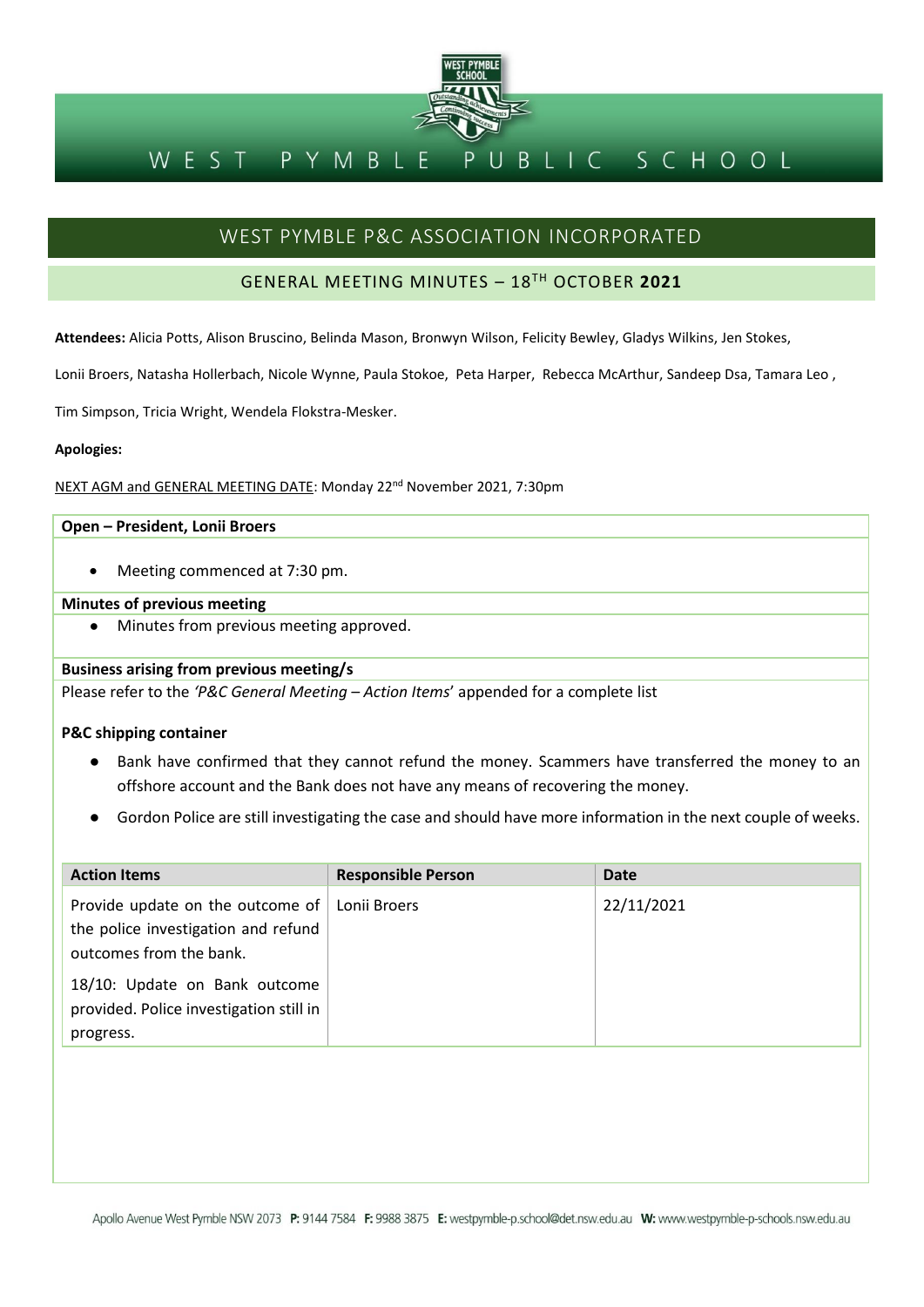#### **Principal's report –Bronwyn Wilson**

- **Thank you** to all **parents** and community for the support in the learning from home period.
- Kindergarten and Year 1 are back in school and Day 1 has gone well.
- This term the focus is on Wellbeing of students for all stages. We Belong Program which is wellbeing focussed is being looked at by Dominic Benedet and the program will look at different themes(joy, gratitude, kindness ..) each week till the end of term.
- School Reports will be sent out at the end of term. The format of the report is being decided.
- **Huge shout out to the staff**. All teachers have collaborated well together this year. 29th October is the World Teachers day. Please reach out to the teacher and thank them for all their efforts.

#### Return to School

- 25<sup>th</sup> October: All grades/stages returning to school
- All staff onsite have been double vaccinated. A few staff have completed only one vaccination and will be double vaccinated before being onsite.
- $\bullet$  By 8<sup>th</sup> November, everyone onsite including Out of school care staff require to have had both doses of the vaccination.
- Children grouped together as per cohorts to minimise opportunities of covid transmission. Specific teachers are allocated to each cohort and will stay with the cohort.
- Face Masks: All staff are required to wear masks indoor unless eating or drinking. Primary school students are recommended to wear masks. Students should bring their own masks. School has back-up supplies of child face masks if required.
- Hand sanitiser has been topped up in the wall dispensers and there is sufficient quantity of hand sanitisers throughout the school.
- Ventilation: Principal association is in conversations with the Department. Recommendation from Department which is based on guidance from World Health Organisation is air flow required in classrooms over air filter to prevent covid transmissions. Windows will be opened in the school an hour before the children arrive and will be kept open an hour after children have left the school.
- If the air quality deteriorates, School will contact the department to provide the school with filters and the situation will be reassessed.
- Ventilation audit: Every school in the state has had a ventilation audit. For West Pymble public school, all the classes except 2 have passed the audit. Meeting with assets management to discuss what is required to be done with the 2 classes that are over the required size is being held.
- School activities: School based activities will remain on hold for term 4. Assemblies, PSSA, Graduation Day will be on hold unless advice changes.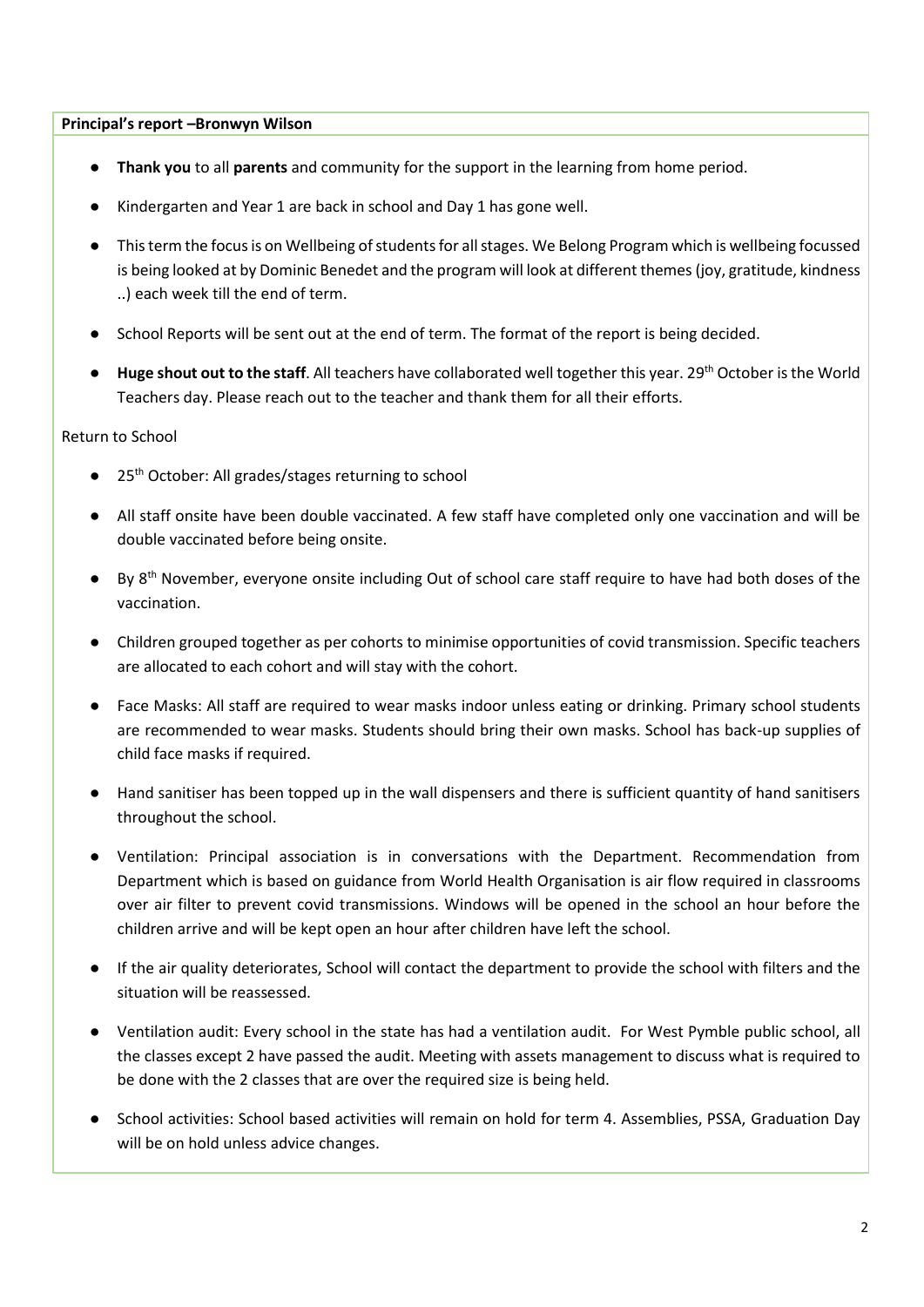- Orientation: Only virtual orientation is allowed at the moment. This is being planned and more information will be provided at a later date.
- Learning from home will only be supported for students who are exempted due to medical conditions. Parents will be directed to the department of education learning hub to access lessons. Teachers will not be able to monitor or provide feedback for this activity.
- In case of a confirmed Covid case in the school. Parents will be informed and the everyone in the cohort will need to return to home learning. Deep cleaning will be done in school and parents notified regarding return to school. Further information on the site below.
- Further information:<https://education.nsw.gov.au/covid-19/advice-for-families>
- New QR Code For anyone having permission to enter school premises. There is a new QR check in code for West Pymble public school.
- Volunteers Only canteen volunteers are allowed onsite at the moment and need to be fully vaccinated.
- Professional Air-Conditioner Cleaning: School has reverse cycle air conditioner unit. These have been deep cleaned and there is no plan for professional cleaning.

| <b>Action Items</b> | <b>Responsible Person</b> |  |
|---------------------|---------------------------|--|
|                     |                           |  |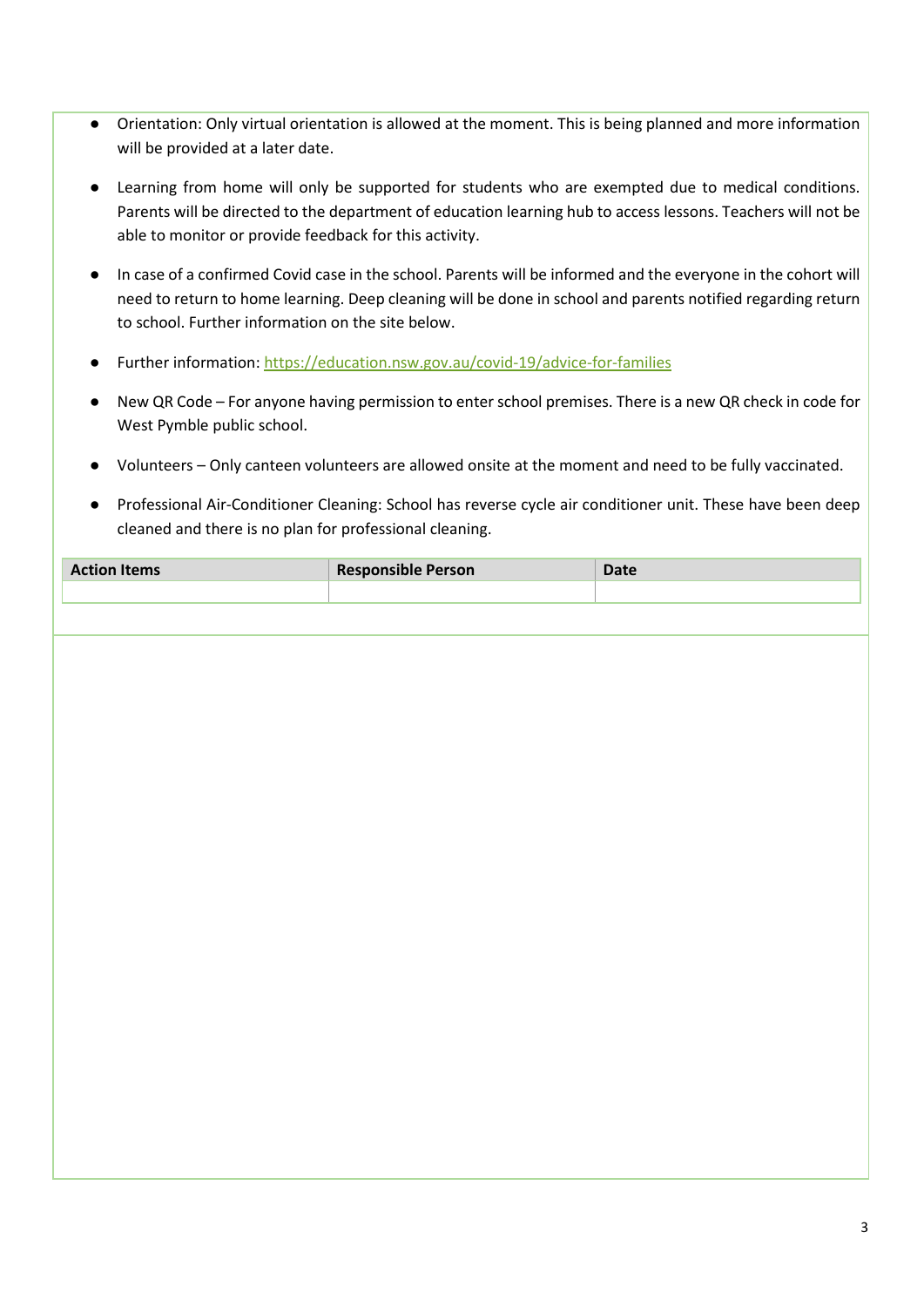**Treasurer's report – Tricia Wright**

## **West Pymble P&C Association Inc.**

**Treasurer's Report**

as of 18th October 2021

#### **Bank Accounts - Balances and Movements on Accounts**

The current cash balance is **\$ 198,988.71**, a decrease from the previous P&C Meeting. The balances are made up of the following accounts:

| <b>Accounts:</b>                     | 7 <sup>th</sup> June | 26 <sup>th</sup> July | 6 <sup>th</sup> September |
|--------------------------------------|----------------------|-----------------------|---------------------------|
|                                      |                      |                       |                           |
| <b>P&amp;C Transaction Account</b>   | \$24,613.03          | \$22,825.90           | \$28,084.00               |
| <b>P&amp;C Investment Account</b>    | \$44,854.95          | \$44,855.70           | \$44,856.06               |
| <b>P&amp;C Building Fund Account</b> | \$24,992.37          | \$24,992.78           | \$24,992.98               |
| P&C funds held by WPPS               | \$15,027.00          | \$15,052.00           | \$15,052.00               |
| Canteen Account                      | \$20,119.69          | \$19,055.46           | \$19,046.11               |
| Canteen cash draw                    | \$50.00              | \$50.00               | \$50.00                   |
| <b>Band Transaction Account</b>      | \$39,290.64          | \$39,453.99           | \$39,293.99               |
| <b>Band Investment Account</b>       | \$27,612.89          | \$27,613.35           | \$27,613.57               |
| PayPal                               |                      |                       |                           |
| <b>Total</b>                         | \$196,560.57         | \$193,898.18          | \$198,988.71              |
|                                      |                      |                       |                           |
|                                      |                      |                       |                           |

#### **Transaction Account - P&L**

The largest movement in the accounts is in the P&C transaction account. This is due to receiving sponsorships for the Trivia night. Once all monies have been paid and received from Trivia Night, then we will report this at the next meeting.

Sharlene Atkinson has done a wonderful job with the pre-loved uniform stall. Over the past week of holding the stall we have raised \$510 in sales (debit/credit card only).

#### **2020 Cash Boost payment**

During the 2020 COVID-19 situation the Australian Government credited Australian businesses through their ATO accounts. As the canteen is registered with the ATO we were beneficiaries of this payment. At the moment we have \$17,545.03 remaining from the cash boost payments from the government last year. This money to date has been used to pay our quarterly tax liability for our two canteen staff members and has been kept as a credit on our ATO account. If you wish to transfer it out of the ATO then there will be no tax that we need to pay on it.

This money was a stimulus from the government last year during lockdown and the intention is that it is spent as needed on the business. All businesses who pay tax were given the funds. There are no rules on how the funds are spent however as the canteen is the "business" who received the funds there was a general consensus that this is where the money should be spent.

It seems the rules around how or what the money needs to be spent on are unclear, however we do need to track how the money has been used if we were ever to be audited by the ATO.

| <b>Action Items</b> | <b>Responsible Person</b> | Date |
|---------------------|---------------------------|------|
|                     |                           |      |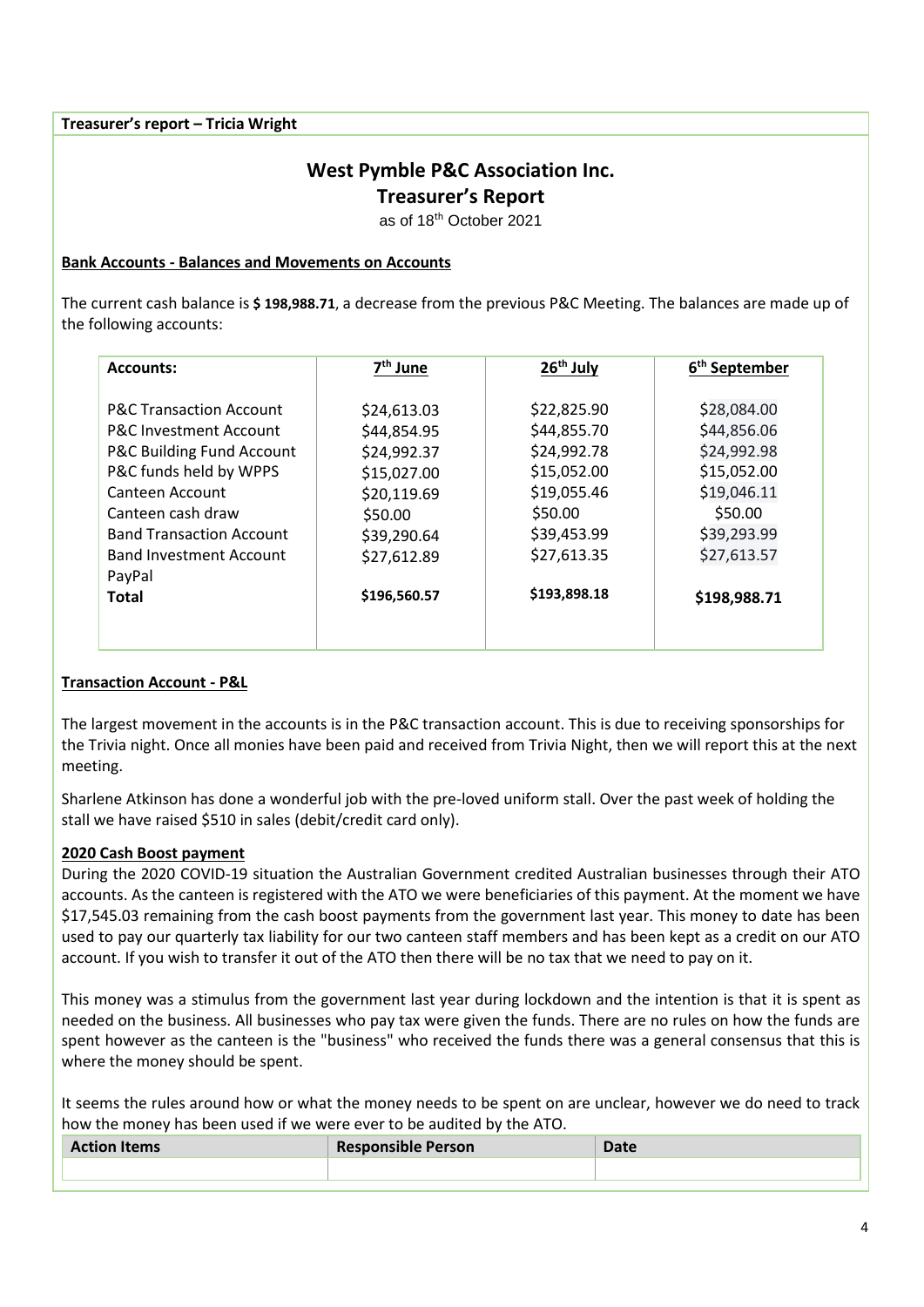#### **Band report – Katrina Crooks (Gladys on behalf of Katrina)**

#### **Band Updates**

- Key Music is continuing with online lessons and are having zoom calls to keep the children engaged.
- Band instruments live demonstration for year 2 students and parents information night for year 2 parents will be conducted online to get year 2 students involved in the band.

| <b>Responsible Person</b> | Date |
|---------------------------|------|
|                           |      |
|                           |      |
|                           |      |

#### **Canteen report –Wendela Flokstra-Mesker**

- Canteen will be operational during term 4. However, over the canteen sales will not be allowed at this stage. Only pre-ordered lunch orders are allowed.
- Food stock lost due to expiry date because of Covid lockdown.
- Food stock also lost due to freezer accidentally being turned off. Approximately \$450 worth of food stock lost.
- Canteen is used by everyone. However, there have been instances like food lost due to freezer being accidentally turned off that can have potential issues with running the canteen. Register may need to be set up on who accesses the canteen.
- Wendela has registered and started the Tafe course for food safety. Nada will enrol for the course soon.
- Slushie Machine: Suggestion to purchase slushie machine was raised in August. Due to concerns raised at the meeting the vote to purchase the slushie machines was postponed to the September meeting. Facts were provided at the September meeting. However, due to further concerns raised a wider survey was conducted. Survey had details of the links which provided all the information requested at the meeting. 2.7% of the parents responded to the survey. After going through the comments the decision has been taken to rent the machine instead of buying the machine. Plan is to rent the machine in the next year. Rent to buy option will be looked at. Feedback on naming of the canteen item and bio degradable cups will be taken on board. Slushie Machine is deemed a green everyday item.
- Cost to hire the slushie machine is 500 AUD and approximately 400 slushies need to be sold to recover the cost of spend.
- For the buy option: Calculations of sales vs returns are done. 6 month of selling slushies can help recover the cost of the machine. The machine also can be used for frappes and possible other uses. No additional items other than slushies are proposed at this stage. P&C is not going ahead with the buy option at this stage and further details will be provided if the decision to buy is considered.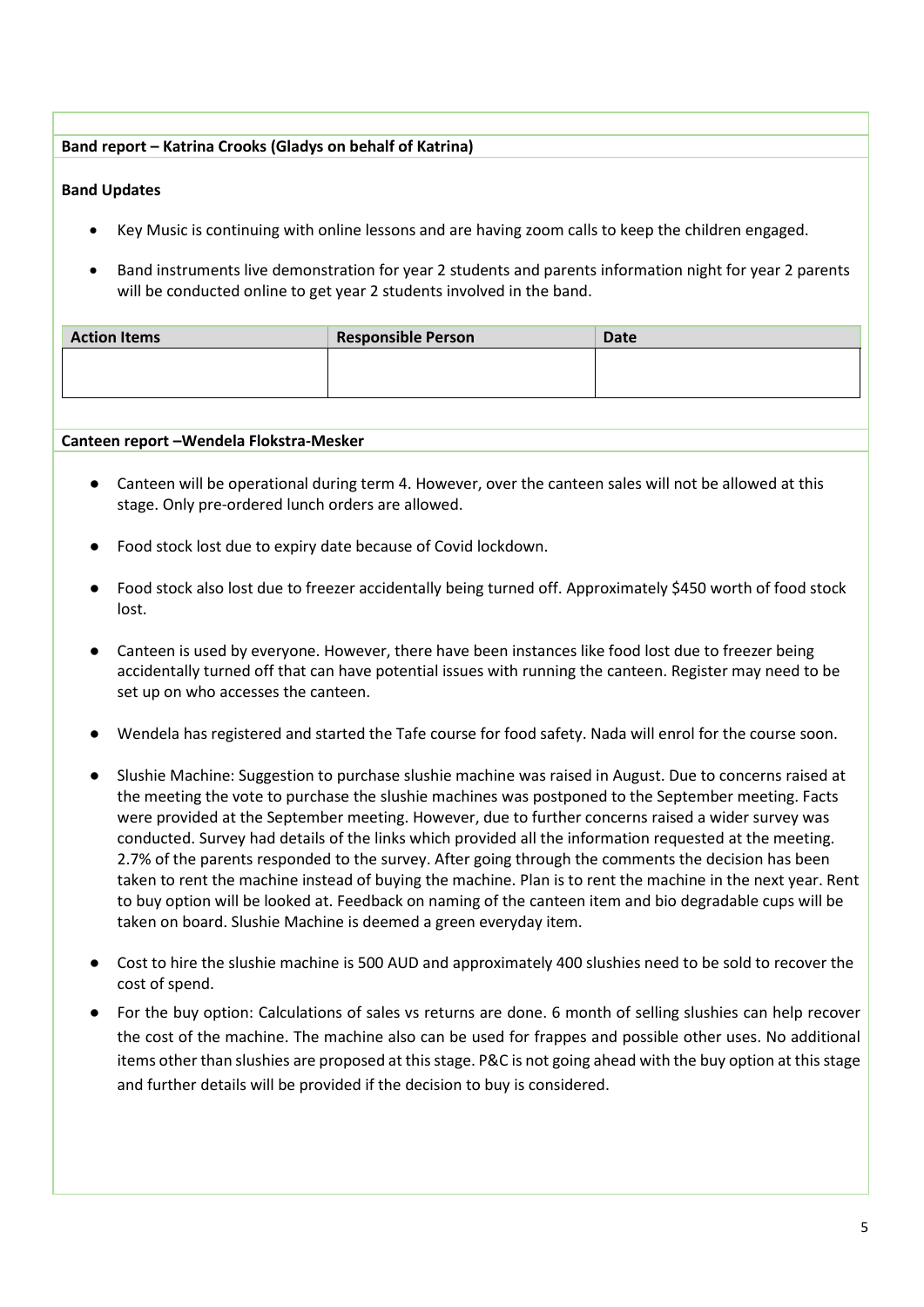| <b>Action Items</b>                                                                                                                                                                           | <b>Responsible Person</b> | Date       |
|-----------------------------------------------------------------------------------------------------------------------------------------------------------------------------------------------|---------------------------|------------|
| Send out survey or poll to obtain<br>feedback on purchase of slushie<br>machine<br>18/10: Closed. This is done.                                                                               | Lonii Broers              | 5/10/2021  |
| Ingredients and nutritional<br>information - provide this to the<br>broader community<br>18/10: Closed. This is provided as<br>part of the survey sent out to the<br>entire school community. | Lonii Broers              | 18/10/2021 |
| Check if any Canteen equipment is<br>reaching end of life and requires<br>replacement<br>18/10: Closed. No such item<br>requires replacement.                                                 | Lonii Broers              | 18/10/2021 |
| Food Safety course should be<br>organised for Nada to complete.<br>18/10: Closed. This has been<br>organised. Wendela and Nada will<br>complete the TAFE course of food<br>safety.            | Wendela Flokstra-Mesker   | 18/10/2021 |

#### **OOSC report –Jacqui Clark**

#### **Updates**

● No updates provided for OOSH.

| <b>Action Items</b> | <b>Responsible Person</b> | Date |
|---------------------|---------------------------|------|
|                     |                           |      |
|                     |                           |      |

#### **Fundraising report – Paula Stokoe**

- Face Masks: Children's face mask with West Pymble logos and school colours have been ordered. Masks ordered on 9<sup>th</sup> October 2021. Due to DHL delays the masks have not yet arrived and the follow up is in progress. As soon as the shipment arrives masks will be delivered. *Update as of 24th Oct: Face masks delivered.*
- Trivia night: Online Trivia night is on 23<sup>rd</sup> October. First online trivia night to be hosted at WPPS PNC. Special **thank you to Gladys** for setting up the website and online sales process for trivia night. **Thank you** to all the **volunteers** who have helped to get sponsors, prizes/gifts and helping out with organising.
- Blazers: This is work in progress and is in quote stage. Further information is expected in the week starting 25<sup>th</sup> October and updates will be provided at the next meeting.
- World Teachers Day: P&C have organised special gift for all the teachers at school as a thank you for all the teachers.

| <b>Action Items</b> | <b>Responsible Person</b> | Date |
|---------------------|---------------------------|------|
|                     |                           |      |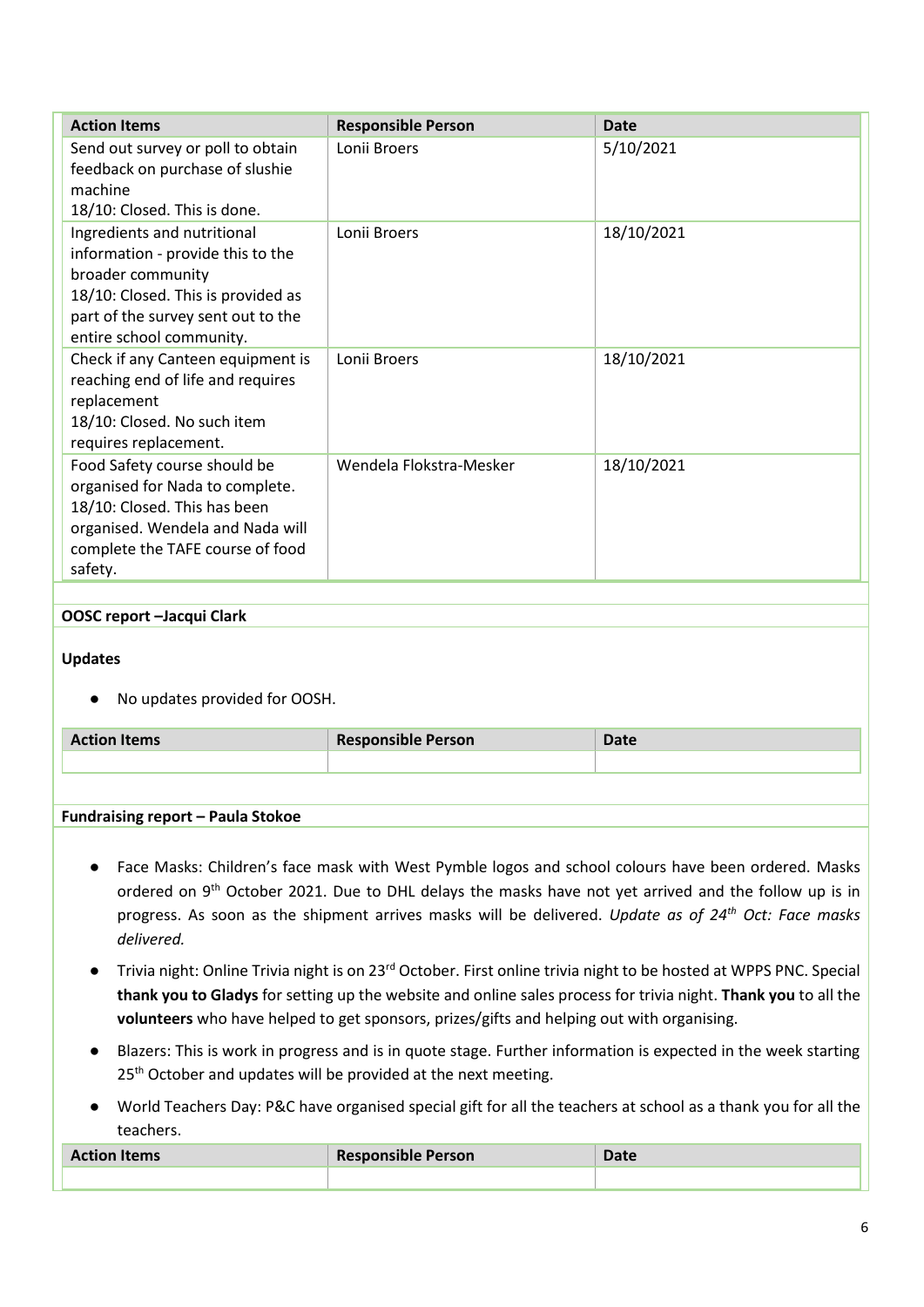#### **Grants Report – Sharlene Atkinson**

● Pollen Update provided by Tim Simpson: Plants have been ordered from Flower Power from Glenhaven. 1200\$ worth of flowers ordered.

| <b>Action Items</b>                                                                                                                             | <b>Responsible Person</b> | Date   |
|-------------------------------------------------------------------------------------------------------------------------------------------------|---------------------------|--------|
| Update on pollinator garden<br>completion so further funding can<br>be requested<br>18/10: Update provided by Tim.<br>Plants have been ordered. | Bronwyn Wilson            | Term 3 |

#### **General Business – Lonii Broers**

- Jen Stokes has decided to resign from the position of managing the canteen accounts. Any parents who are interested in taking on this role please let us know. Jen will provide the handover and support required. **Thank you Jen** for all your contributions over the last 3 years!
- Interrelate has been booked for 10<sup>th</sup> November. The cost of the session is 35\$ and will be online. Tim Simpson will send the link through the schoolzine app.
- Research on air filters: Michael Bewley presented the outcome of the research on air filters which are suitable for both bush fires and prevent covid transmission. There could be ongoing filter changing costs. Please see below for more on the Air filter research.

#### More on the Air filter research (**Thanks Michael and Felicity** for conducting the research on air filters!**):**

This is the guide that was referred to, put together by a group of leading Australian medical doctors and scientists: [https://ozsage.org/media\\_releases/back-to-school-protecting-children-from-covid-19-and-making-schools-and](https://ozsage.org/media_releases/back-to-school-protecting-children-from-covid-19-and-making-schools-and-childcare-safer/)[childcare-safer/](https://ozsage.org/media_releases/back-to-school-protecting-children-from-covid-19-and-making-schools-and-childcare-safer/)

#### Two of the most promising models are:

Best consumer model for large areas - \$999 from The Good Guys. Still a "true hepa" filter, and high air throughput, with a sensor that shows teacher air quality (for particulates like bushfire smoke). <https://www.thegoodguys.com.au/samsung-ax7500k-air-purifier-with-wi-fi-ax90t7080wd>

Industrial style model - more expensive, no sensor or bells and whistles (basically on/off), but filter may last longer: <https://airpurifiersdirect.com.au/collections/air-purifiers/products/inovaair-air-clean-e20-plus-air-purifier>

#### Loads of others on the market, but these seem most cost effective for an approximate 10x10m classroom

| <b>Action Items</b>                                                                                                                                                                                                                  | <b>Responsible Person</b> | Date   |
|--------------------------------------------------------------------------------------------------------------------------------------------------------------------------------------------------------------------------------------|---------------------------|--------|
| Bronwyn to check if professional<br>cleaning of the air-conditioners in<br>the school can be done<br>18/10: Update provided and this<br>item is closed. School has reverse<br>ducted air-conditioners and is deep<br>cleaned by Ken. | Bronwyn Wilson            | Term 3 |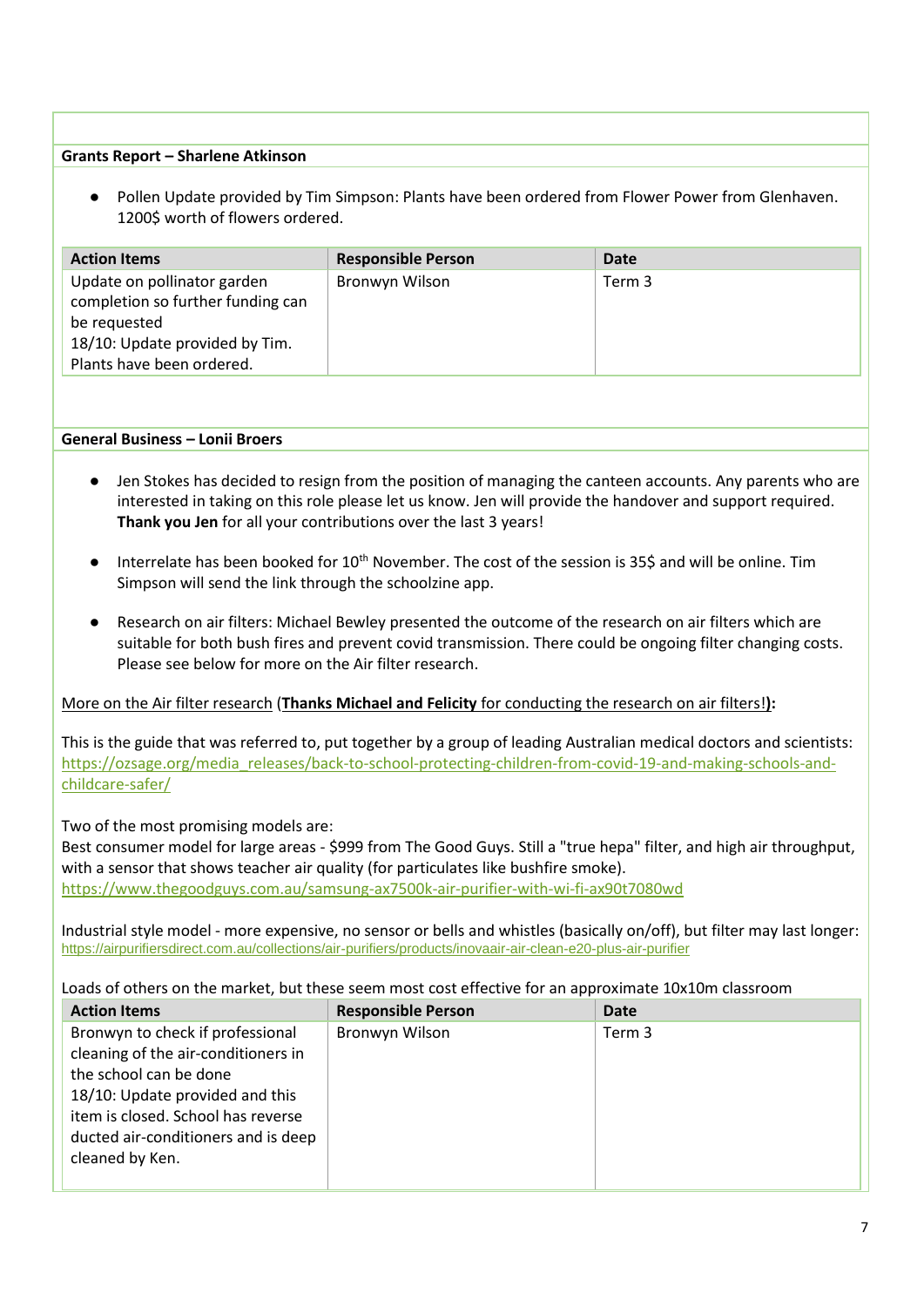#### **Close & next meeting**

Meeting closed at 8.38 pm

Next General Meeting– Monday 22nd November 2021, 7:30 pm (Online meeting via Zoom)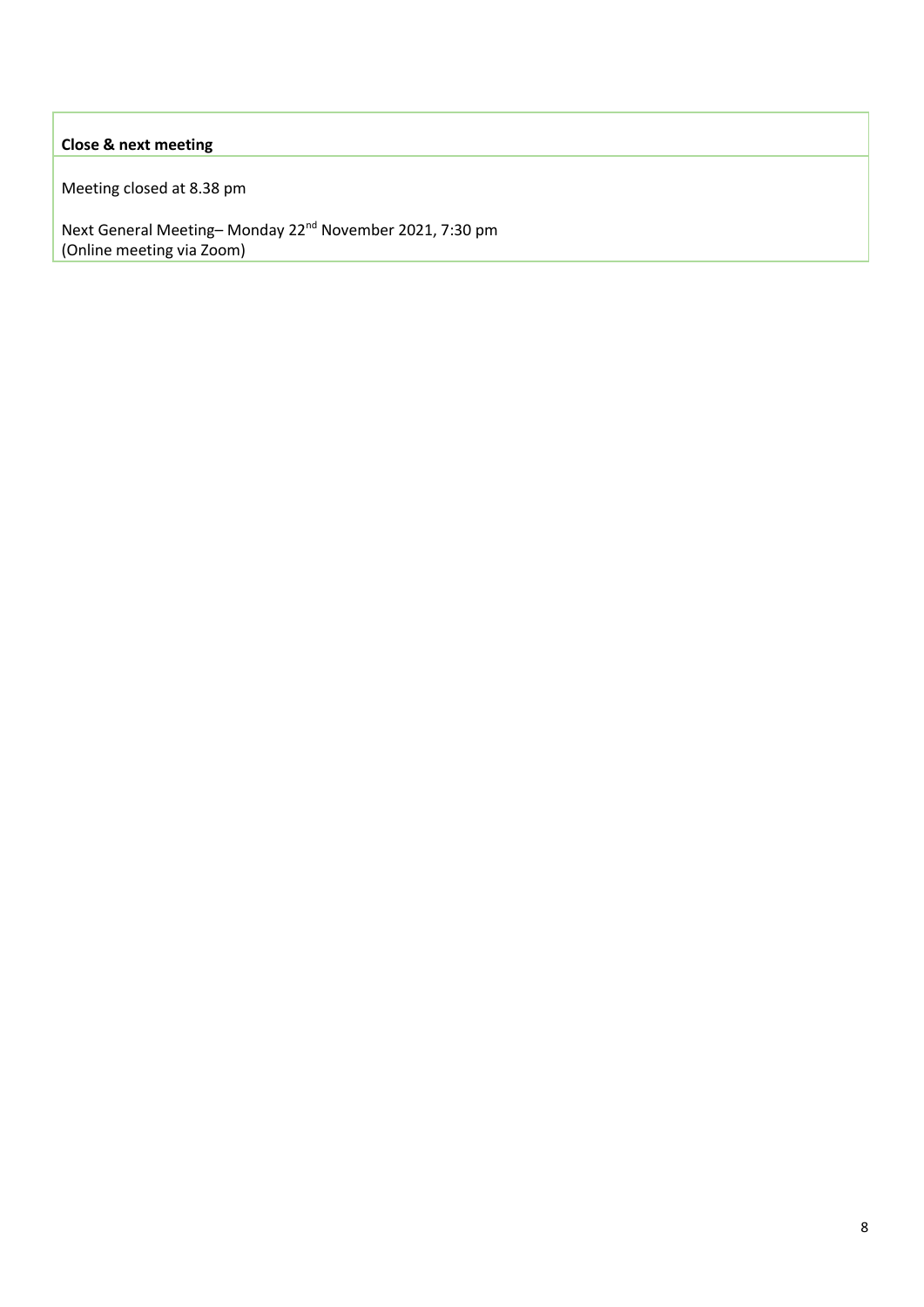# P&C GENERAL MEETING – ACTION ITEMS

|                                   | <b>Action Item</b>                                                                         | Respon<br>sible<br>Person | <b>Status</b>                                                                                                                                                                                                                                                         |
|-----------------------------------|--------------------------------------------------------------------------------------------|---------------------------|-----------------------------------------------------------------------------------------------------------------------------------------------------------------------------------------------------------------------------------------------------------------------|
| 08<br><b>Februa</b><br>ry<br>2021 |                                                                                            |                           |                                                                                                                                                                                                                                                                       |
|                                   | Talk to Bronwyn about band camp alternatives                                               | Katrina<br>Crooks         | 15/03/2021:<br>Planned to go<br>ahead. Plan is<br>being worked<br>through.<br>3/05/2021:<br>Going ahead.<br>Closed.                                                                                                                                                   |
| <b>Band</b><br>Report             | Chase for Training Band and Concert Band coordinators                                      | Katrina<br>Crooks         | 15/03/2021:<br>Closed                                                                                                                                                                                                                                                 |
|                                   | Alison to communicate with OOSC that band practices have started this week                 | Alison<br>Edler           | Closed                                                                                                                                                                                                                                                                |
|                                   | Training Band instrument handout                                                           | Alison<br>Edler           | Closed                                                                                                                                                                                                                                                                |
|                                   | Look at amount available in band accounts                                                  | Jocelyn<br>Girard         | Closed                                                                                                                                                                                                                                                                |
|                                   | Find out if there's a grant available to help with cost. Katrina to discuss with Sharlene. | Katrina<br>Crooks         | <b>Action Closed</b><br>15/03/2021:<br>Discuss at the<br>Grants<br>meeting.<br>3/05/2021:<br>Spell-a-thon<br>fund raising<br>will go<br>towards the<br>Honour<br>project.<br>07/06/2021:<br>Funds<br>allocation<br>update in the<br>next meeting.<br><b>COMPLETED</b> |
| 01<br><b>Decem</b><br>ber<br>2020 |                                                                                            |                           |                                                                                                                                                                                                                                                                       |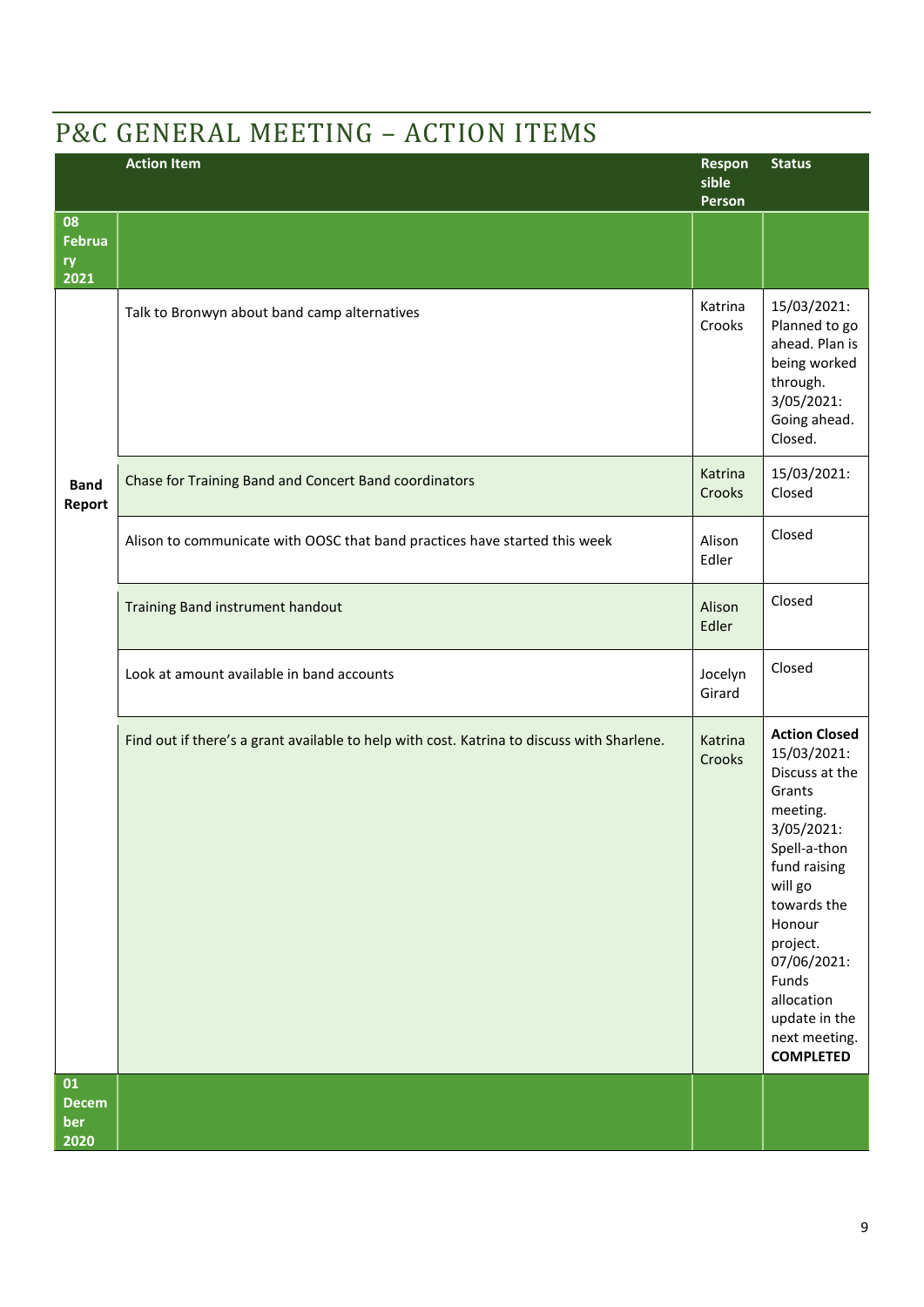| <b>Band</b><br>&<br>choir<br>captai<br>n<br>honou<br>r<br>board | Follow up band and choir captain honour board funding request      | P&C<br>executiv<br>e team | Completed<br>09/02/2021 -<br>Quotes for<br>the board are<br>available and<br>discussions in<br>progress.<br>$15/03/2021 -$<br>Working<br>through grant<br>options to<br>cover some<br>of the cost.<br>3/05/2021:<br>Spell-a-thon<br>fund raising<br>will go<br>towards the<br>Honour<br>project.<br>07/06/2021:<br>Funds<br>allocation<br>update in the<br>next meeting<br>02/08/2021:V<br>otedin<br>favour. |
|-----------------------------------------------------------------|--------------------------------------------------------------------|---------------------------|--------------------------------------------------------------------------------------------------------------------------------------------------------------------------------------------------------------------------------------------------------------------------------------------------------------------------------------------------------------------------------------------------------------|
| Pre-<br>loved<br>unifor<br>m<br>donati<br>ons                   | Provide instruction on pre-loved uniform donations to the school   | Bronwy<br>n<br>Wilson     | <b>COMPLETED</b><br>$14/12/2020 -$<br>Szapp<br>update; drop<br>off bins set<br>up at<br>Tristania Pl<br>gate<br>15/12/2020,<br>8:00am to<br>1:30pm                                                                                                                                                                                                                                                           |
| 26<br>Octob<br>er<br>2020                                       |                                                                    |                           |                                                                                                                                                                                                                                                                                                                                                                                                              |
| Princip<br>al's<br>report                                       | Investigate QR code sign in option for external visitors to school | Tim<br>Simpson            | <b>COMPLETED</b><br>$01/12/2020 -$<br>Dept.<br>Education<br>developing<br>QR code for<br>use in schools<br>$28/01/2021 -$<br>newsletter;<br>Service NSW<br>QR code will<br>be used in all<br><b>NSW</b>                                                                                                                                                                                                      |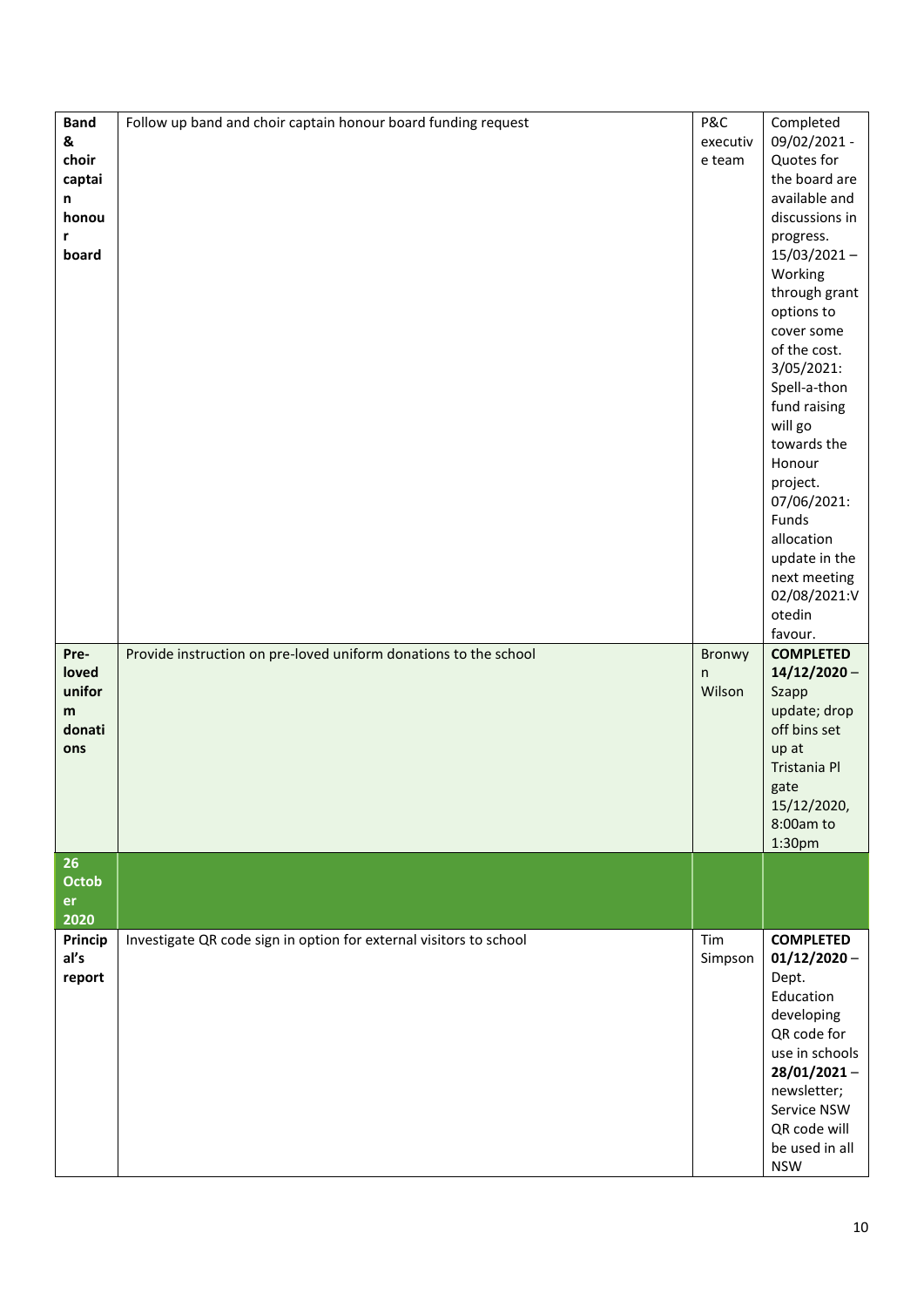|                     |                                                                     |        | Government<br>schools          |
|---------------------|---------------------------------------------------------------------|--------|--------------------------------|
| 17                  |                                                                     |        |                                |
| <b>August</b>       |                                                                     |        |                                |
| 2020<br><b>Kiss</b> | Contact council and RMS regarding Kiss and Drop safety improvements | Tamara | <b>Completed</b>               |
| and                 |                                                                     | Leo    | $16/09/2020 -$                 |
| <b>Drop</b>         |                                                                     |        | contacted                      |
|                     |                                                                     |        | council                        |
|                     |                                                                     |        | $21/10/2020 -$<br>feedback     |
|                     |                                                                     |        | provided by                    |
|                     |                                                                     |        | council after                  |
|                     |                                                                     |        | 2 site visits;                 |
|                     |                                                                     |        | further                        |
|                     |                                                                     |        | recommenda                     |
|                     |                                                                     |        | tions to<br>follow             |
|                     |                                                                     |        | $01/12/2020 -$                 |
|                     |                                                                     |        | new line                       |
|                     |                                                                     |        | markings and                   |
|                     |                                                                     |        | signage                        |
|                     |                                                                     |        | installed Thu                  |
|                     |                                                                     |        | 26/11/2020;<br>banner for      |
|                     |                                                                     |        | fence still                    |
|                     |                                                                     |        | required,                      |
|                     |                                                                     |        | preferably by                  |
|                     |                                                                     |        | Term 1 2021                    |
|                     |                                                                     |        | 09/02/2021 -                   |
|                     |                                                                     |        | Confirmation<br>of signage     |
|                     |                                                                     |        | and                            |
|                     |                                                                     |        | communicati                    |
|                     |                                                                     |        | on to the                      |
|                     |                                                                     |        | community                      |
|                     |                                                                     |        | are the next<br>steps. Further |
|                     |                                                                     |        | updates in                     |
|                     |                                                                     |        | the next                       |
|                     |                                                                     |        | meeting.                       |
|                     |                                                                     |        | $15/03/2021 -$                 |
|                     |                                                                     |        | New banner                     |
|                     |                                                                     |        | designed.<br>Printing will     |
|                     |                                                                     |        | be organised                   |
|                     |                                                                     |        | and comms                      |
|                     |                                                                     |        | sent out to                    |
|                     |                                                                     |        | parents in the                 |
|                     |                                                                     |        | coming                         |
|                     |                                                                     |        | weeks<br>3/05/2021:            |
|                     |                                                                     |        | Banner is up.                  |
| 17                  |                                                                     |        |                                |
| Februa              |                                                                     |        |                                |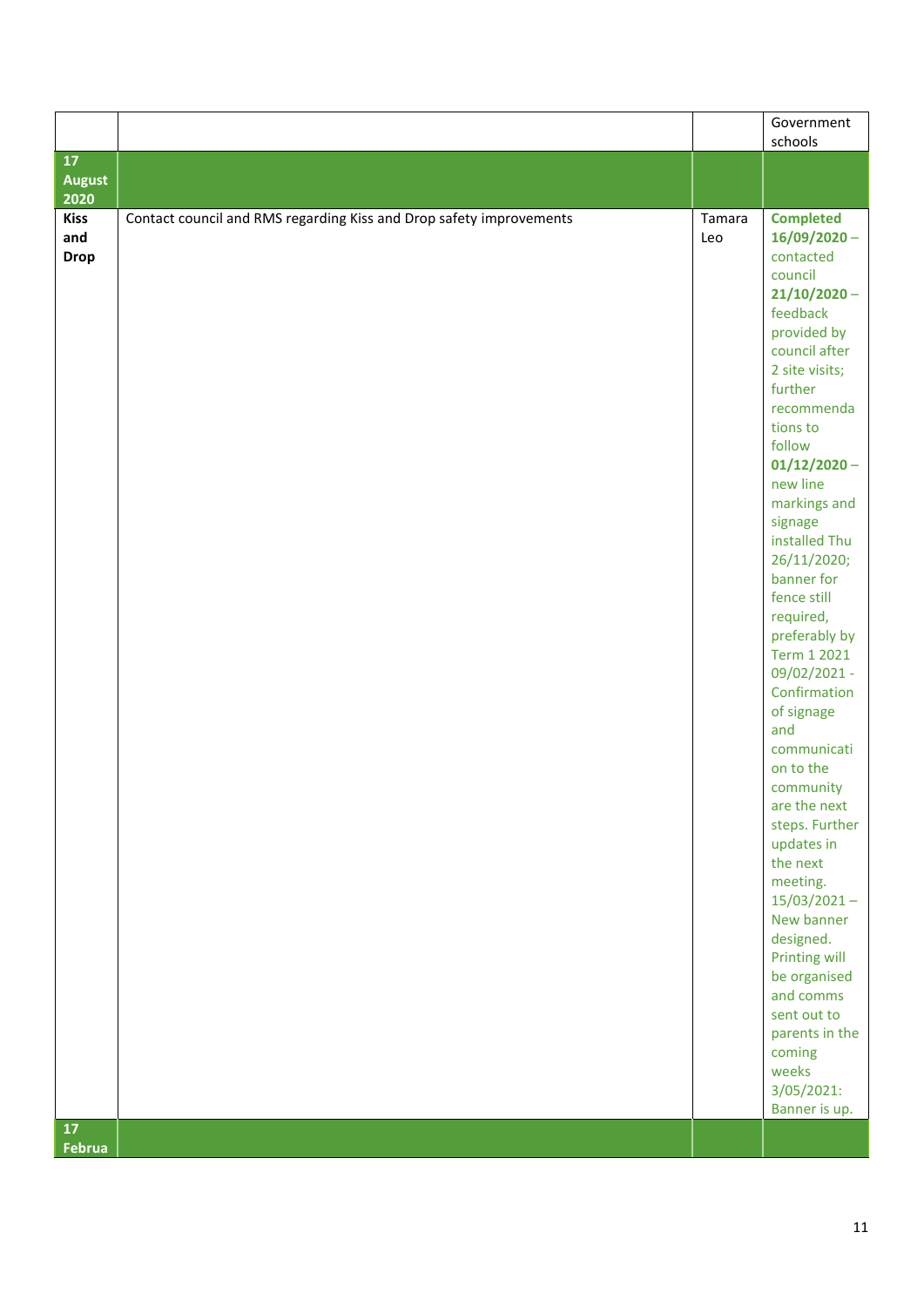| ry<br>2020                                      |                                                                   |                                    |                                                                                                                                                                                                                                                                                                                                                                                                                                                                                                                                                                                                                                  |
|-------------------------------------------------|-------------------------------------------------------------------|------------------------------------|----------------------------------------------------------------------------------------------------------------------------------------------------------------------------------------------------------------------------------------------------------------------------------------------------------------------------------------------------------------------------------------------------------------------------------------------------------------------------------------------------------------------------------------------------------------------------------------------------------------------------------|
| Cantee<br>n<br>report                           | Arrange Food Safety course for Nada                               | Wendel<br>a<br>Flokstra<br>-Mesker | <b>IN PROGRESS</b><br>$15/06/2020 -$<br>due to<br>COVID-19<br>only online<br>courses are<br>available and<br>a face-to-face<br>is preferred<br>$01/12/2020 -$<br>course still<br>required and<br>will be<br>followed up<br>in 2021<br>09/02/2021 -<br>Wendela<br>looking into<br>face to face<br>course<br>options for<br>Nada and will<br>advise. Not<br>urgent as not<br>an employee<br>requirement<br>to operate.<br>$15/03/2021 -$<br><b>Face to Face</b><br>planned. Date<br>to be<br>confirmed<br>$6/09/2021 -$<br><b>Arrange Food</b><br>Safety course<br>for Nada.<br>$18/10/2021 -$<br>This is<br>organised.<br>CLOSED. |
| 24<br>June<br>2019                              |                                                                   |                                    |                                                                                                                                                                                                                                                                                                                                                                                                                                                                                                                                                                                                                                  |
| <b>P&amp;C</b><br>shippi<br>ng<br>contai<br>ner | Explore repair/replacement options for the P&C shipping container | P&C<br>Executiv<br>e               | $05/08/2019 -$<br>waiting on<br>quotes for<br>replacement<br>$09/09/2019 -$<br>one quote<br>received and<br>awaiting<br>more quotes;<br>P&C funds<br>not available                                                                                                                                                                                                                                                                                                                                                                                                                                                               |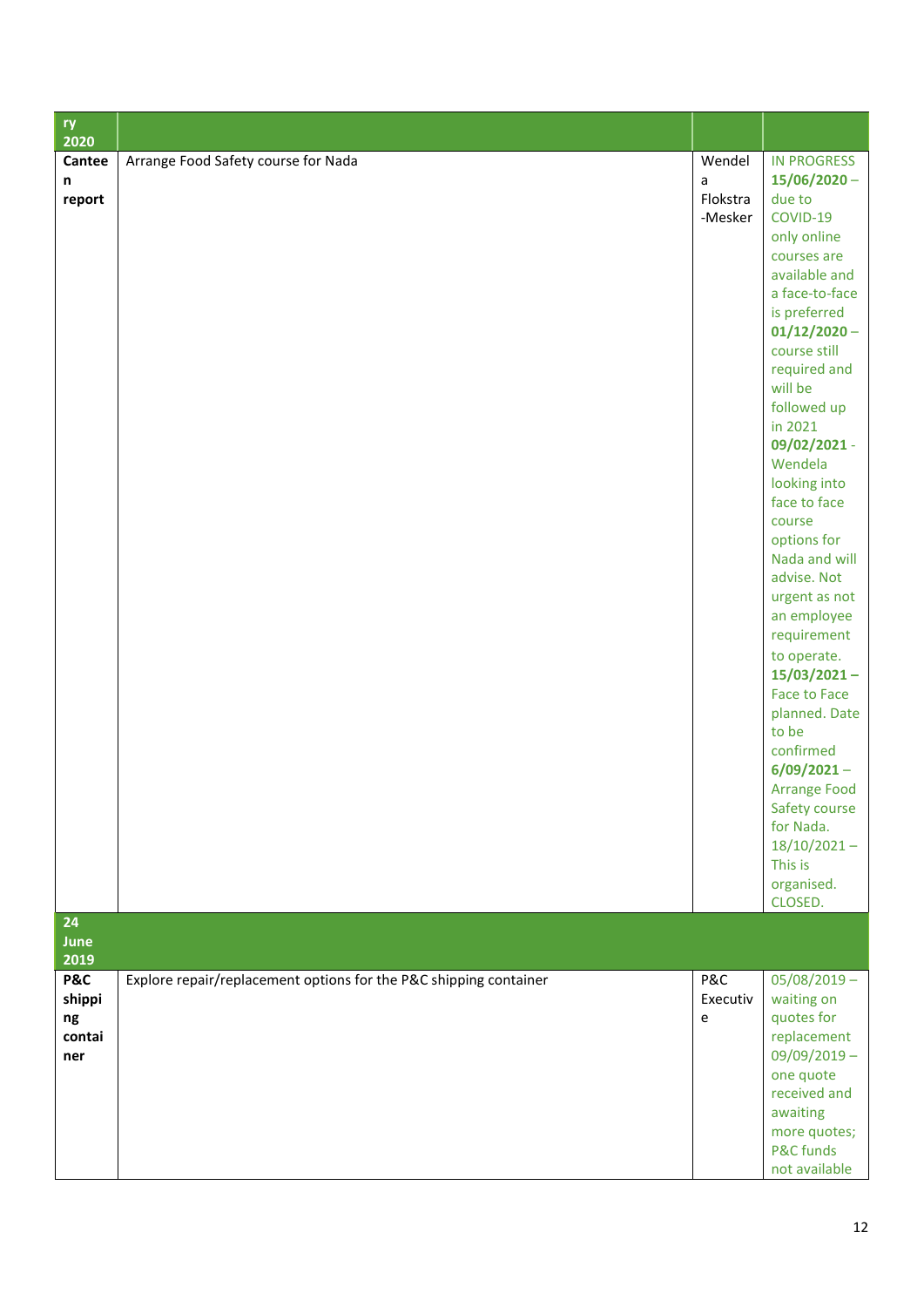|  | so alternative                   |
|--|----------------------------------|
|  | funding will                     |
|  | be explored                      |
|  | $02/12/2019 -$                   |
|  | second quote                     |
|  | not                              |
|  | forthcoming;                     |
|  | will continue                    |
|  | to investigate                   |
|  | in 2020                          |
|  | $26/10/2020 -$                   |
|  | propose new                      |
|  | storage shed                     |
|  | like OOSC                        |
|  | have                             |
|  | installed, vote                  |
|  | to purchase                      |
|  | passed,                          |
|  | location                         |
|  | needs to be<br>finalised         |
|  |                                  |
|  | $01/12/2020 -$<br>location still |
|  | needs to be                      |
|  | finalised and                    |
|  | will progress                    |
|  | in 2021                          |
|  | 09/02/2021 -                     |
|  | Access to                        |
|  | new shipping                     |
|  | container                        |
|  | available. If                    |
|  | container                        |
|  | cannot be                        |
|  | transported                      |
|  | into the                         |
|  | school                           |
|  | premises,                        |
|  | storage shed                     |
|  | option                           |
|  | pursued.                         |
|  | 15/03/2021:                      |
|  | Updates to be                    |
|  | discussed at                     |
|  | the next                         |
|  | meeting.                         |
|  | 3/05/2021: In                    |
|  | progress.                        |
|  | 07/06/2021:                      |
|  | Replacement                      |
|  | planned for                      |
|  | 7th July                         |
|  | [Action re-                      |
|  | opened]<br>06/09/2021:           |
|  | Provide                          |
|  | update on                        |
|  |                                  |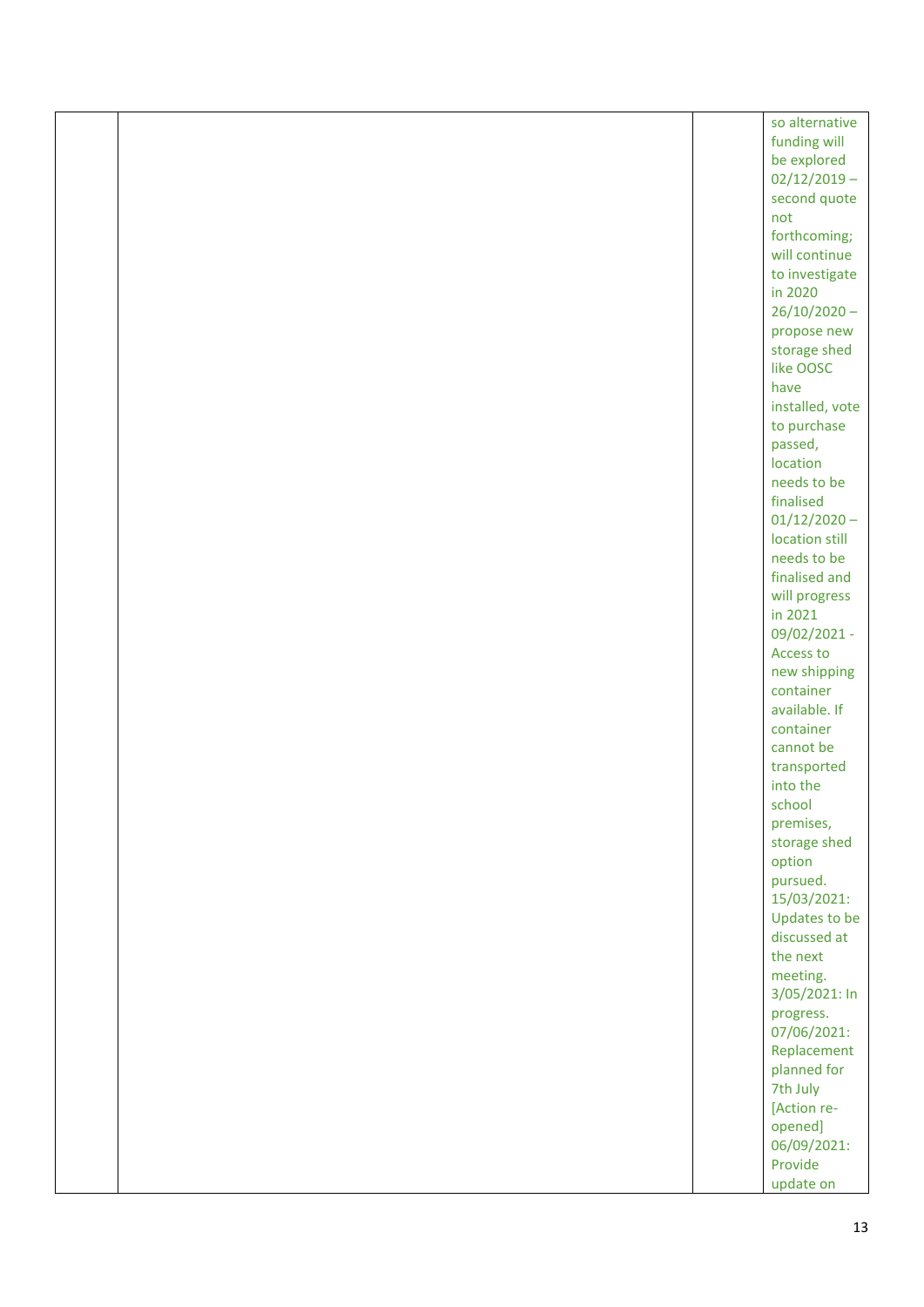| 11<br><b>Februa</b> |                                                                                                                                                                                                                                                                                                                                                                                                                                                                                                                                                                                                                                                                                                                                                                                                                                                                                                                                                                                                                                                                                                                                                                                                                                                                                                                                                                                                                                                                                                                                                                                                                                                                                                                                                                  |        | the outcome<br>of the police<br>investigation<br>and refund<br>outcomes<br>from the<br>bank.<br>18/10/2021:<br>Update<br>provided.<br><b>Bank refund</b><br>is not<br>possible.<br>Police<br>investigation<br>is in progress. |
|---------------------|------------------------------------------------------------------------------------------------------------------------------------------------------------------------------------------------------------------------------------------------------------------------------------------------------------------------------------------------------------------------------------------------------------------------------------------------------------------------------------------------------------------------------------------------------------------------------------------------------------------------------------------------------------------------------------------------------------------------------------------------------------------------------------------------------------------------------------------------------------------------------------------------------------------------------------------------------------------------------------------------------------------------------------------------------------------------------------------------------------------------------------------------------------------------------------------------------------------------------------------------------------------------------------------------------------------------------------------------------------------------------------------------------------------------------------------------------------------------------------------------------------------------------------------------------------------------------------------------------------------------------------------------------------------------------------------------------------------------------------------------------------------|--------|-------------------------------------------------------------------------------------------------------------------------------------------------------------------------------------------------------------------------------|
| ry<br>2019          |                                                                                                                                                                                                                                                                                                                                                                                                                                                                                                                                                                                                                                                                                                                                                                                                                                                                                                                                                                                                                                                                                                                                                                                                                                                                                                                                                                                                                                                                                                                                                                                                                                                                                                                                                                  |        |                                                                                                                                                                                                                               |
| <b>Unifor</b>       | Re-do girls uniform survey                                                                                                                                                                                                                                                                                                                                                                                                                                                                                                                                                                                                                                                                                                                                                                                                                                                                                                                                                                                                                                                                                                                                                                                                                                                                                                                                                                                                                                                                                                                                                                                                                                                                                                                                       | Bronwy | <b>Closed</b>                                                                                                                                                                                                                 |
| m                   |                                                                                                                                                                                                                                                                                                                                                                                                                                                                                                                                                                                                                                                                                                                                                                                                                                                                                                                                                                                                                                                                                                                                                                                                                                                                                                                                                                                                                                                                                                                                                                                                                                                                                                                                                                  | n      |                                                                                                                                                                                                                               |
| <b>Survey</b>       | 25/03/2019 - consulted with Simone Roberts, awaiting her assessment to improve follow up survey                                                                                                                                                                                                                                                                                                                                                                                                                                                                                                                                                                                                                                                                                                                                                                                                                                                                                                                                                                                                                                                                                                                                                                                                                                                                                                                                                                                                                                                                                                                                                                                                                                                                  | Wilson |                                                                                                                                                                                                                               |
|                     | 13/05/2019 - a follow-up survey is required for girls summer uniform; girls winter trouser samples are being sourced to                                                                                                                                                                                                                                                                                                                                                                                                                                                                                                                                                                                                                                                                                                                                                                                                                                                                                                                                                                                                                                                                                                                                                                                                                                                                                                                                                                                                                                                                                                                                                                                                                                          |        |                                                                                                                                                                                                                               |
| review              |                                                                                                                                                                                                                                                                                                                                                                                                                                                                                                                                                                                                                                                                                                                                                                                                                                                                                                                                                                                                                                                                                                                                                                                                                                                                                                                                                                                                                                                                                                                                                                                                                                                                                                                                                                  |        |                                                                                                                                                                                                                               |
|                     | 24/06/2019 - Girls winter trouser samples from Excel Uniform samples weren't suitable, Marks & Spencer samples are being                                                                                                                                                                                                                                                                                                                                                                                                                                                                                                                                                                                                                                                                                                                                                                                                                                                                                                                                                                                                                                                                                                                                                                                                                                                                                                                                                                                                                                                                                                                                                                                                                                         |        |                                                                                                                                                                                                                               |
|                     | 05/08/2019 - Marks & Spencer samples are suitable, office to organise models and next steps to be discussed by Bronwyn &<br>Vanessa; girls summer uniform survey on hold while Bronwyn on leave<br>09/09/2019 - photos of girls winter trouser models provided by office, Vanessa to arrange new girls summer uniform survey<br>and will include photos, girls winter tie option, blazer option<br>28/10/2019 - new survey compiled and awaiting Bronwyn's approval, Vanessa and Bronwyn to meet 29/10/2019, 3 year<br>implementation timeframe needs to be highlighted, P&C aim for 2020 outcome<br>02/12/2019 - the survey didn't go out in the last newsletter so assured it will be in the next one 06/12/2019<br>17/02/2020 - survey was included in newsletter 06/12/2019; results to be published in the next newsletter 21/02/2020;<br>options have been narrowed down and final approval by school community is required<br>15/06/2020 - results available for winter and summer uniforms; summer skort samples are being sourced; winter pants<br>colour is yet to be determined<br>17/08/2020 - an SZapp survey 30/06/2020 for girls trouser colour was inconclusive; a newsletter survey 03/07/2020 resulted<br>in navy as the colour; results were announced in the newsletter 31/07/2020; samples are now being sourced<br>26/10/2020 - summer options ordered, winter options need fine-tuning and should have final sample for next meeting, Excel<br>Uniforms will supply, and options will cost approx. \$20<br>01/12/2020 - summer skorts available for purchase \$20, summer shirt will be available in Term 1 2021 \$24; winter trouser<br>style still being refined (better waist adjustment required) and should be ready for Term 2 2021 |        |                                                                                                                                                                                                                               |
|                     | 09/02/2021 - Bronwyn to follow up with Peter from the uniform shop regarding Summer Shirts and Winter Uniform for girls.<br>15/03/2021 - Pants will be available soon in the uniform shop. All other uniforms are available.<br><b>COMPLETED</b>                                                                                                                                                                                                                                                                                                                                                                                                                                                                                                                                                                                                                                                                                                                                                                                                                                                                                                                                                                                                                                                                                                                                                                                                                                                                                                                                                                                                                                                                                                                 |        |                                                                                                                                                                                                                               |
|                     | 6 September 2021                                                                                                                                                                                                                                                                                                                                                                                                                                                                                                                                                                                                                                                                                                                                                                                                                                                                                                                                                                                                                                                                                                                                                                                                                                                                                                                                                                                                                                                                                                                                                                                                                                                                                                                                                 |        |                                                                                                                                                                                                                               |